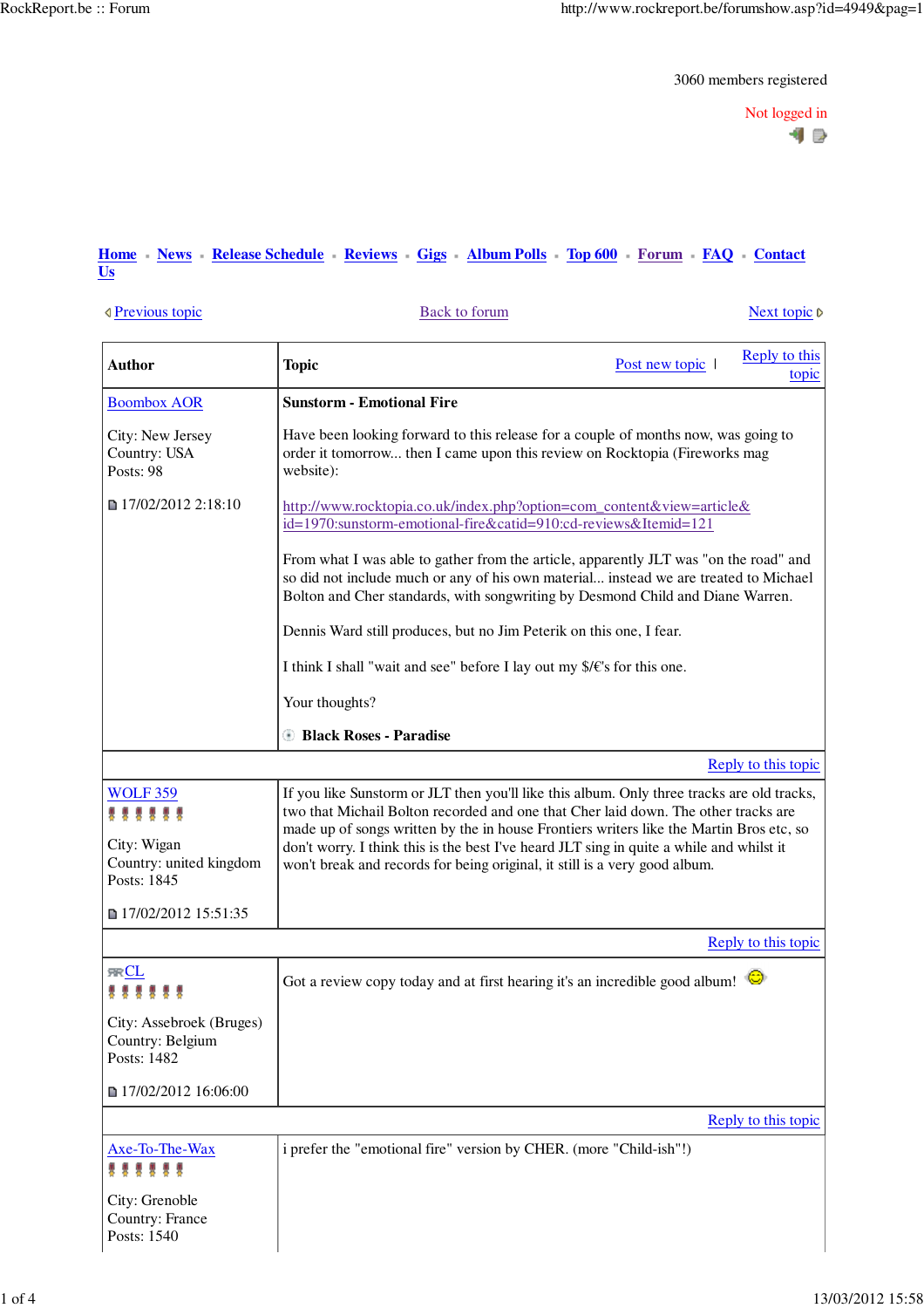| 17/02/2012 16:12:00                                            |                                                                                                                                         |
|----------------------------------------------------------------|-----------------------------------------------------------------------------------------------------------------------------------------|
|                                                                | Reply to this topic                                                                                                                     |
| <b>Steel Jockey</b><br>.                                       | The album is awesome to me. The first great AOR record of 2012 that I've heard mind<br>you there hasn't really been many yet has there. |
| Posts: 965                                                     |                                                                                                                                         |
| 17/02/2012 19:07:41                                            |                                                                                                                                         |
|                                                                | Reply to this topic                                                                                                                     |
| <b>Boombox AOR</b>                                             | Well, these positive comments cast a different light on the album I trust your                                                          |
| City: New Jersey<br>Country: USA<br>Posts: 98                  | judgements, and I'll be sure to get a copy now!<br>John Farnham - Whispering Jack (album)                                               |
| 17/02/2012 21:23:46                                            |                                                                                                                                         |
|                                                                | Reply to this topic                                                                                                                     |
| gerasczman<br>栗 栗                                              | From what I've heard so far, this is AWESOME!                                                                                           |
| City: AOR Prog Planet                                          | Totally agree with SJ.                                                                                                                  |
| Country: Greece<br>Posts: 1807                                 | The first GREAT AOR album of 2012!                                                                                                      |
| ■ 19/02/2012 22:31:39                                          | Killer AOR, no fillers, one of the best JLT albums ever!!                                                                               |
|                                                                | <b>JLT</b> - Emotional Fire                                                                                                             |
|                                                                | Reply to this topic                                                                                                                     |
| guitarman                                                      | Agree with Gerasczman here!!! From what I've heard so far this is a superb piece of                                                     |
| City:                                                          | ⊙®∩<br>melodic rock stuff!!!! Maybe the best album so far                                                                               |
| <b>Country: GREECE</b><br>Posts: 2284                          | <b>Security</b><br>and welcome back Gerasczman $\bigodot$                                                                               |
| 12:03∶20/02/2012 ₪                                             |                                                                                                                                         |
|                                                                | Reply to this topic                                                                                                                     |
| gerasczman                                                     | Thanks mate! You're welcome.                                                                                                            |
| 昊 昊<br>City: AOR Prog Planet<br>Country: Greece<br>Posts: 1807 | And I'm sure that guys like Elival and AORPOMPY will like this new Sunstorm, as it is                                                   |
|                                                                | pure AOR heaven, done with care and class!                                                                                              |
| 1:46:06 20/02/2012 ₪                                           | SUNSTORM - Emotional Fire                                                                                                               |
|                                                                | Reply to this topic                                                                                                                     |
| <b>AORPOMPY</b><br>.<br>.                                      | I'm expecting it soon ! Can't wait to listen to it ! Think I will love it ! I hope it !                                                 |
| Posts: 2226                                                    |                                                                                                                                         |
| 10:26:53 21/02/2012                                            |                                                                                                                                         |
|                                                                | Reply to this topic                                                                                                                     |
| greggbow                                                       | Sorry,                                                                                                                                  |
| City: long island, ny<br>Country:<br>Posts: 26                 | There is no bigger JLT fan than me. I found the songs boring. The previous Sunstorm<br>LPs are far superior.                            |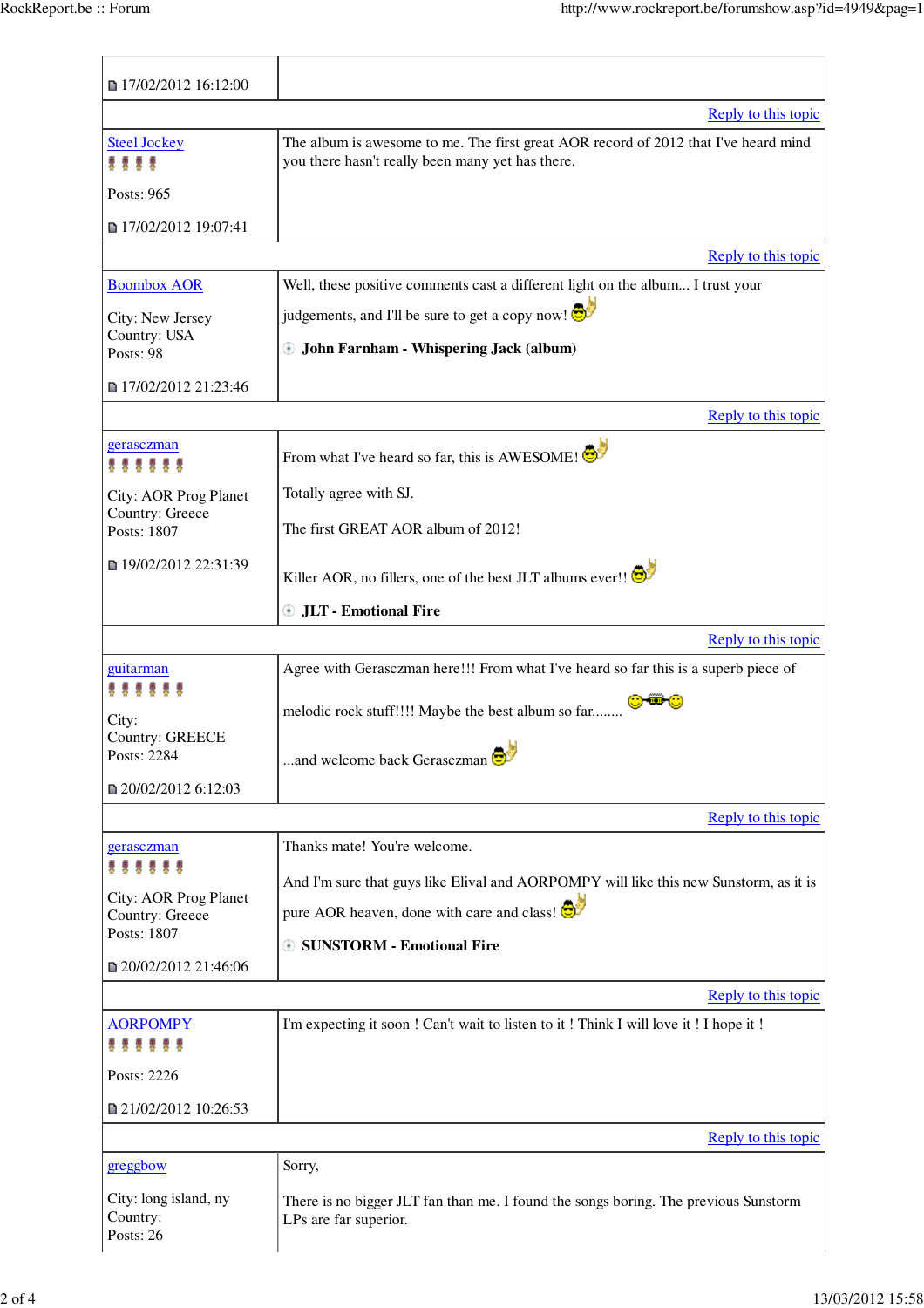| 14:58:52 21/02/2012                                                                                             |                                                                                                                                                                                                                                                                                                                                                                                            |
|-----------------------------------------------------------------------------------------------------------------|--------------------------------------------------------------------------------------------------------------------------------------------------------------------------------------------------------------------------------------------------------------------------------------------------------------------------------------------------------------------------------------------|
|                                                                                                                 | Reply to this topic                                                                                                                                                                                                                                                                                                                                                                        |
| <b>YNGWIEVIKING</b><br>,,,,,,<br>City: Valhallä<br><b>Country: FRANCE</b><br>Posts: 4633<br>■ 3/03/2012 8:59:16 | the Album of the Month<br>This is indeed another AMAZING albumJLT is once more brillant and so<br>perfectThis is as good or even better than "house of dreams" and 1st one tooAgree<br>with WOLF/SJ/GERRY & Guitarman S Essential BUY it !!!<br><sup>1</sup> MOUNTAIN OF POWER "vol 2"                                                                                                     |
|                                                                                                                 | Reply to this topic                                                                                                                                                                                                                                                                                                                                                                        |
| LeD<br>55<br>City: Blystadlia<br>Country: Norway                                                                | Sounds VERY good!<br>ा कर                                                                                                                                                                                                                                                                                                                                                                  |
| Posts: 387<br>10:08:49 3/03/2012                                                                                |                                                                                                                                                                                                                                                                                                                                                                                            |
|                                                                                                                 | Reply to this topic                                                                                                                                                                                                                                                                                                                                                                        |
| gerasczman<br>,,,,,,                                                                                            | After many listens, I still find "Emotional Fire" very good, also it has the most beautiful<br>artwork of all 3 Sunstorm albums.                                                                                                                                                                                                                                                           |
| City: AOR Prog Planet<br>Country: Greece<br>Posts: 1807<br>■ 7/03/2012 22:39:11                                 | There are no fillers in sight, all the songs are very good, but what I'm missing here is<br>some truly outstanding songs.<br>Songs like the eternal classics "Street Of Dreams", "Stone Cold", "Tearing Out My<br>Heart", "Rising Force" or "Dreaming".<br>The voice of JLT is still strong, but it has become more rough. missing that special<br>smoothness like on the songs mentioned. |
|                                                                                                                 | Still a very good and enjoyable AOR/Melodic Hard Rock Albumbetter than "House<br>Of Dreams"I agree with Yngwie.                                                                                                                                                                                                                                                                            |
|                                                                                                                 | Let's see what H.E.A.T has to offer next. Another great hope for the AOR/Melodic<br>Hard Rock scene of 2012.<br>The first samples are very good!                                                                                                                                                                                                                                           |
|                                                                                                                 | <b>E.A.T.</b> - Living On The Run                                                                                                                                                                                                                                                                                                                                                          |
|                                                                                                                 | Reply to this topic                                                                                                                                                                                                                                                                                                                                                                        |
| <b>AORPOMPY</b><br>Posts: 2226<br>■ 8/03/2012 0:50:34                                                           | Have to listen to this one a few times more before judging ! But sounds good !                                                                                                                                                                                                                                                                                                             |
|                                                                                                                 | Reply to this topic                                                                                                                                                                                                                                                                                                                                                                        |
| <b>YNGWIEVIKING</b><br>異 昊<br>City: Valhallä<br><b>Country: FRANCE</b>                                          | 7th twist of the tongue<br>:::Hey POMPYThat's a good thingAlways listen many times before judging $\bigcirc$<br>Some should take this as a good example of a right $&$ correct behavior                                                                                                                                                                                                    |
| Posts: 4633<br>■ 9/03/2012 7:50:23                                                                              | Seriously, this is AOR, in his pure & contemporary formThe AOR album of the<br><b>*</b> ******<br>yearSo farOf courseIMVVHO                                                                                                                                                                                                                                                                |
|                                                                                                                 | <sup>1</sup> DYNAZTY "sultans of sin"                                                                                                                                                                                                                                                                                                                                                      |
|                                                                                                                 | Reply to this topic                                                                                                                                                                                                                                                                                                                                                                        |